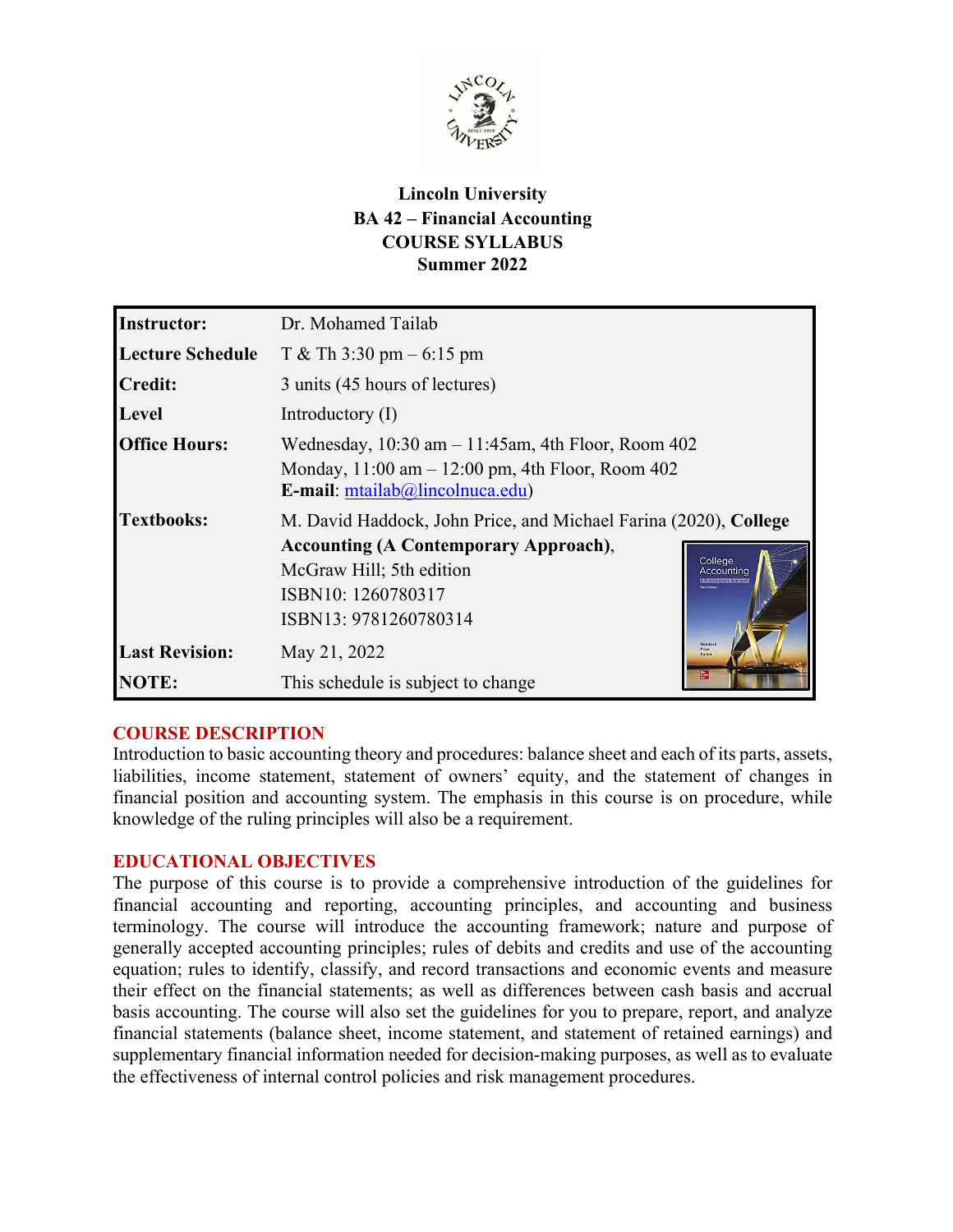Upon completion of the course, the student will be able to:

1. Explain the nature and purpose of generally accepted accounting principles.

2. Explain and apply the components of the conceptual framework for financial accounting and reporting, including the qualitative characteristics of accounting information, the assumptions underlying accounting, the basic principles of financial accounting, and the accounting information constraints and limitations.

3. Apply transaction analysis, input transactions into the accounting system, process this input, and prepare and interpret the four basic financial statements.

4. Distinguish between cash basis and accrual basis accounting and their impact on the financial statements, including the matching principle.

5. Identify and illustrate how the principles of internal controls are used to manage and control the company's resources and minimize risks.

6. Explain the content, form, and purpose of the basic financial statements (including footnotes) and the annual report, and how they satisfy the information needs of investors, and other users.

7. Explain the nature of current asset issues including measuring and reporting receivables and bad debts, measuring and reporting inventory and cost of goods sold.

8. Explain the valuation and reporting of current liabilities, estimated liabilities, and other contingencies.

9. Identify and illustrate issues relating to long-term asset investments, acquisition, use, depreciation, and disposal.

10. Identify and illustrate issues relating to stockholders' equity including issuance, and dividends.

11. Identify the ethical implications inherent to financial reporting and apply strategies to address them.

|                | Course learning outcomes (CLOs)                                                                                                                                                                                | Program<br>Learning<br>Outcomes | Institutional<br>Learning<br>Outcomes | Assessment<br>activities                         |
|----------------|----------------------------------------------------------------------------------------------------------------------------------------------------------------------------------------------------------------|---------------------------------|---------------------------------------|--------------------------------------------------|
|                | Recognize and understand the nature and the<br>goal of financial statements and its<br>limitations in relationship to decision<br>making                                                                       | PLO4                            | ILO 1a, ILO<br>2a, ILO 5a             | Assignments,<br>Midterm/final<br>exams           |
| $\overline{2}$ | Record basic accounting transactions and<br>prepare financial statements in accordance<br>with Generally Accepted Accounting<br>Principles (GAAP)                                                              | PLO <sub>2</sub>                | ILO 1a, ILO 6                         | Assignments,<br>quizzes, Midterm/<br>final exams |
| 3              | Using diversity of information technology<br>skills as they apply to the current global<br>work environment to complete the financial<br>accounting cycle, and to facilitate financial<br>reporting processes. | PLO4                            | ILO 1a, ILO<br>2a, ILO 5a             | Assignments,<br>quizzes, Midterm/<br>final exams |
| 4              | Employ critical thinking skills to analyze<br>financial data from annual reports of<br>companies                                                                                                               | PLO <sub>2</sub>                | ILO 1a, ILO $6$                       | Project,<br>Assignments, and<br>Exams            |

## **COURSE LEARNING OUTCOMES 1**

<sup>&</sup>lt;sup>1</sup> Detailed description of learning outcomes and information about the assessment procedure are available at the Center for Teaching and Learning website (ctl.lincolnuca.edu).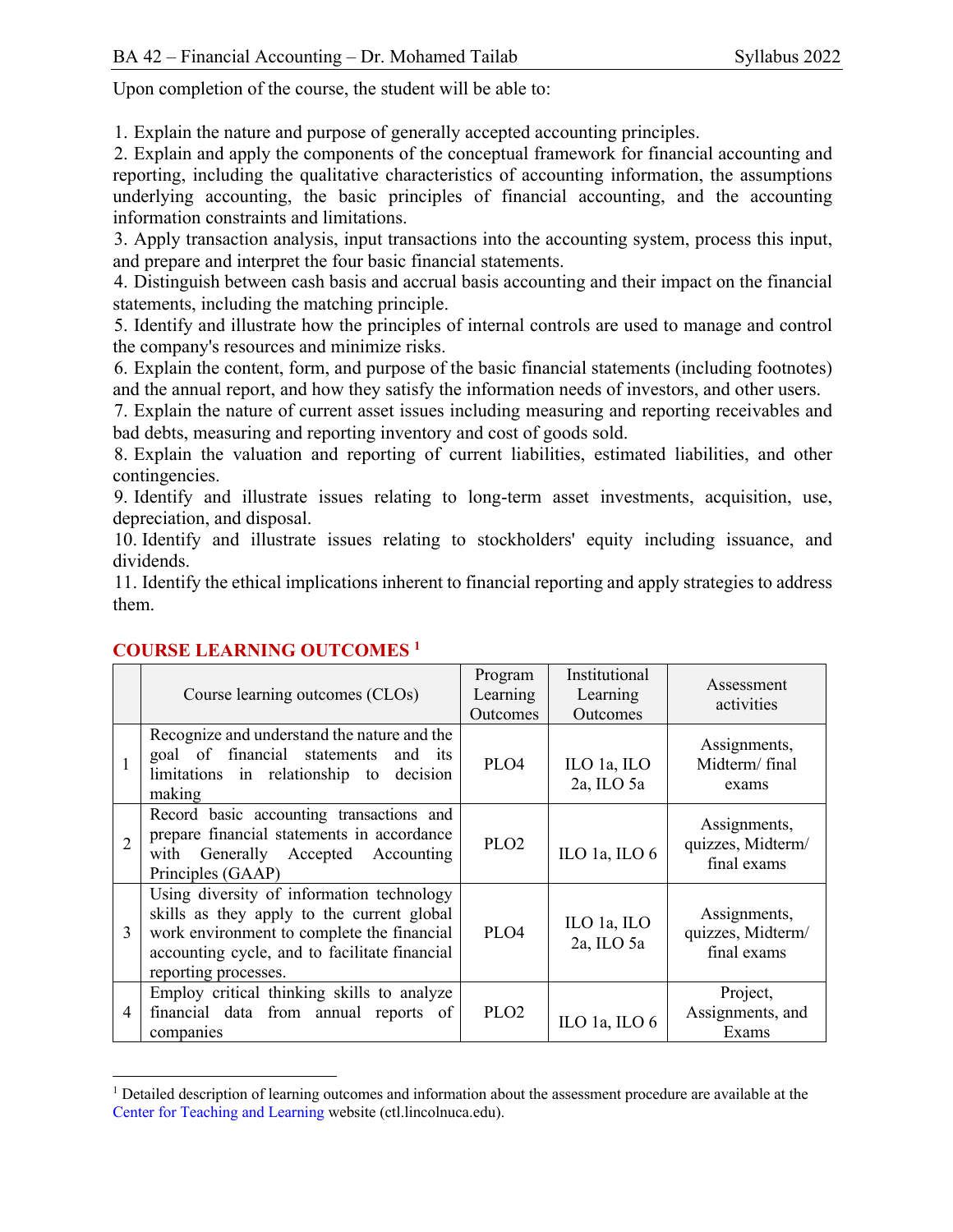|               | Develop the ability to communicate<br>financial information effectively, efficiency,<br>and economically to a variety of audiences           | PLO <sub>4</sub> | ILO $1a$ , ILO<br>2a,<br>ILO 5a | Assignments,<br>quizzes, Midterm/<br>final exams,<br>and<br>project          |
|---------------|----------------------------------------------------------------------------------------------------------------------------------------------|------------------|---------------------------------|------------------------------------------------------------------------------|
| $\mathfrak b$ | Develop the ability and analytical skills to<br>record, classify, and summarize the financial<br>data to solve a variety of business dilemma | PLO <sub>2</sub> | ILO 1a, ILO $6$                 | Assignments,<br>quizzes, Midterm/<br>final exams, project,<br>and discussion |

# **CLASSROOM TECHNOLOGY**

Accounting graduates lack a fundamental understanding of the financial accounting cycle because they have never completed a manual practice set; and a computerized practice does not provide this understanding by itself. In this class, therefore, students will be working to complete a manual practice set versus a computerized practice set by using Quickbook Education software.

### **OTHER MATERIALS**

Large notebook, mechanical pencil, eraser, pen, simple calculator, 3" x 5" index cards, rubber bands, ruler, tab dividers, and quick study guide (Available in the Library). Assignments and projects require students to actively use resources of the library. Detailed guide to business resources of the library as well as the description of Lincoln University approach to information literacy are available at the Center for Teaching and Learning website(ctl.lincolnuca.edu).

# **KEYS TO SUCCESS IN ACCOUNTING BA 42**

Despite the fact that Accounting is numbers oriented, only the basic math is involved. Financial Accounting class does not require proficiency in higher math (break your stereotype). The most important to success in Accounting is to improve your ability to organize and analyze the business transactions. To have a good preparation for class, I strongly recommend you to follow these steps:

1. Before class, read the PowerPoint slides posted on Canvas.

2. Take notes in the class; summarize the main ideas in your index cards.

3. If you are having difficulty, read the specified pages of the textbook and work through the end of chapter problems and solutions to supplement your understanding of the material.

4. If you are still facing some challenges, stop by my office either during office hours or any time by appointment through e-mail.

# **GRADING**

All activities will be graded according to the points as shown below.

| Grade                                                                                                | A                          | $A -$ | $B+$         |       | $B -$                     | $C+$  |  | С-          | $D+$    |       | F        |
|------------------------------------------------------------------------------------------------------|----------------------------|-------|--------------|-------|---------------------------|-------|--|-------------|---------|-------|----------|
| Points                                                                                               | $95-100$                   | 90-94 | 87-89        | 84-86 | 80-83                     | 77-79 |  | 74-76 70-73 | $67-69$ | 60-66 | $0 - 59$ |
| Tentative                                                                                            | Participation              |       | 5%           |       | Project                   |       |  |             | 15%     |       |          |
| Weights                                                                                              | Homework<br><b>Ouizzes</b> |       | 15%<br>$5\%$ |       | Final comprehensive Exams |       |  |             | 60%     |       |          |
| <b>Note:</b> No student will get a grade above $B$ + without presenting, handling every homework and |                            |       |              |       |                           |       |  |             |         |       |          |

report, and taking the midterms. Missing the final exam will result in a failing grade for the course, no matter how much points you have accumulated.

# **CLASSROOM PROTOCOL**

Students are expected to arrive on time and be prepared to take quiz and participate. If for some reason you are running late, do not skip the class. I prefer that you come late than not at all. If you must leave class early, please tell the instructor before class starts. If you cannot attend the class or other activities such as homework or quizzes for a strong reason, please inform the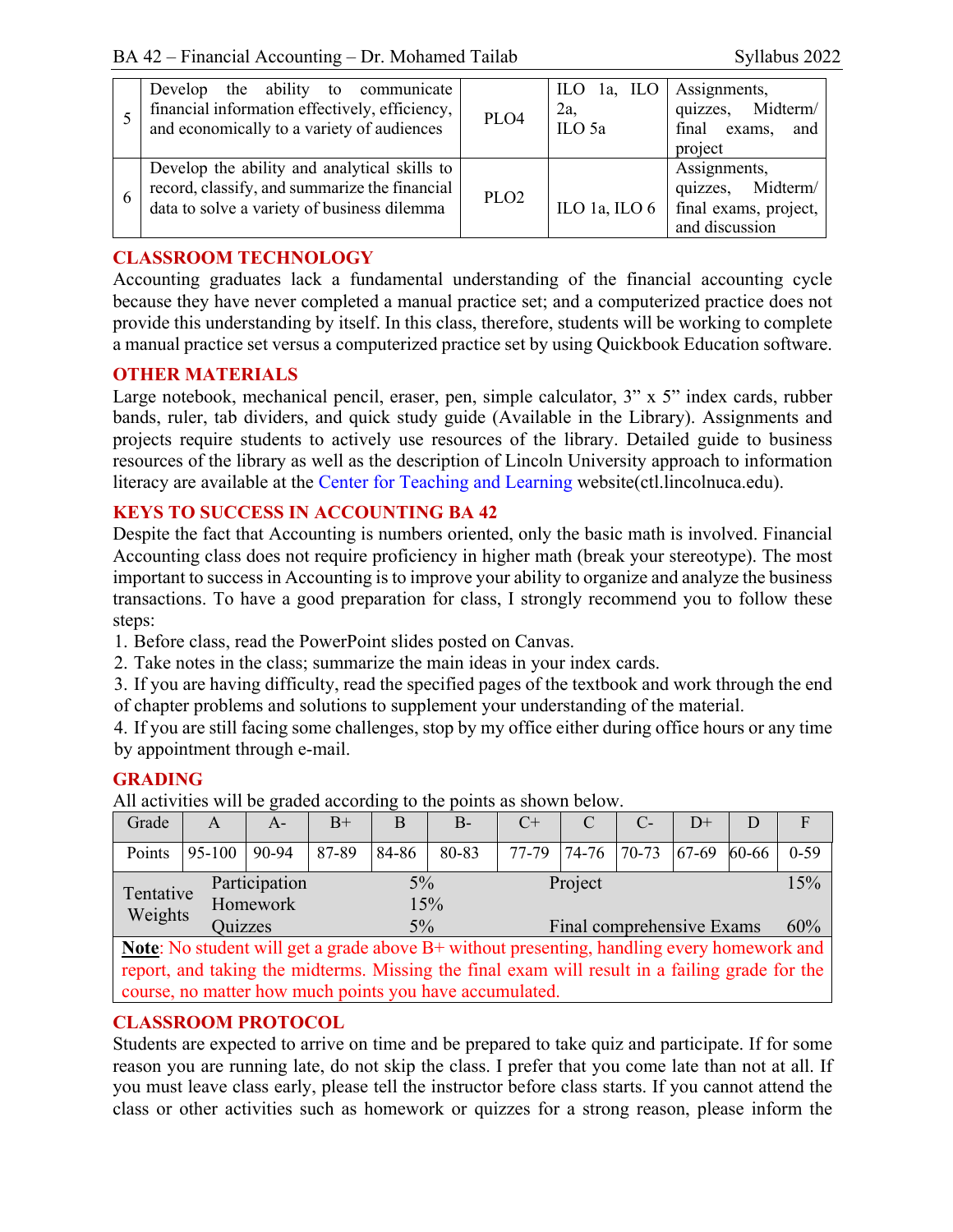instructor in advance so that arrangements can be made to complete any missed work after the absence. All communication and electronic devices should be turned off or silent in the classroom (cell phones, music devices, etc.).

### **HOMEWORK**

The homework problems cover all chapters from 1 through 14 in the textbook. Students should work with their study team members to complete the homework. There will be three to five homework problems per chapter and each team will include among three to five members (Due to the class size), and each team member will complete one homework problem per chapter. The assignments are indicated in the box below. Each member is responsible for completing his or her share of the homework. After finishing the homework, students must submit their homework on time. The title page must include a student's name, ID, and what part of the assignment was completed by each group member. To approve the expectation that everyone in the group contributes their fair share of the work, one student from each group will be randomly selected to resolve the assignment on the board. No homework will be accepted after the final due date listed. Students will receive feedback from the instructor in the class, and they will be able to correct answers to master the material. The first assignment is to read the course syllabus, which would be delivered by hand. Otherwise, the syllabus can be downloaded from the LU website, and is available on Canvas as well.

### **QUIZZES**

Six (6) lesson quizzes will be given at the very beginning of the class. The primary purpose of these quizzes is to encourage and reward the student's timely progress through the course materials. Each lesson quiz covers only the material for the previous lecture. Each lesson quiz consists of some combination of true/false, multiple choice, and calculated questions. Only the 5 best out of the 6 possible quiz scores will be used in determining a student's final grade. **There will be no makeup quizzes given.**

### **EXAMS**

One comprehensive exam [**Written Essay Exams and Closed Book**] will be given throughout the course. the exam will run for two hours and a half. Please note that the exams will be given from [**3:30 pm – 6pm**]. If you need additional time on an exam because of a universityrecognized disability, I must be informed directly by the admission office. I will make whatever accommodations are recommended by them. The exams are not comprehensive and will cover only the materials indicated in the box below. Students are expected to take all exams at the scheduled time in the classroom. If a student is unable to take an exam at the scheduled time due to an emergency or extenuating circumstance, the student can take the exam during the instructor's office hours.

### **EXAM PREPARATION**

In order to perform well on exams, the students must study as a group. One week before each exam, a sample exam with solutions will be posted on canvas. These sample exams will assist the students in preparing for the exams. Students **MUST** come to the exam with a pencil, eraser, and a simple calculator (cell phones will not be allowed as calculators).

#### **PROJECT**

The project will be assigned as a group project. Each group will analyze financial statements for their selected firms. The analytical tools will be used is financial ratios. The firm should be a large U.S. company as measured by the Fortune 500 list in 2018, The secondary data for this project will be collected from annual reports and financial statements taken from Electronic Data Gathering, Analysis, and Retrieval (EDGAR) or from Mergent online database. The balanced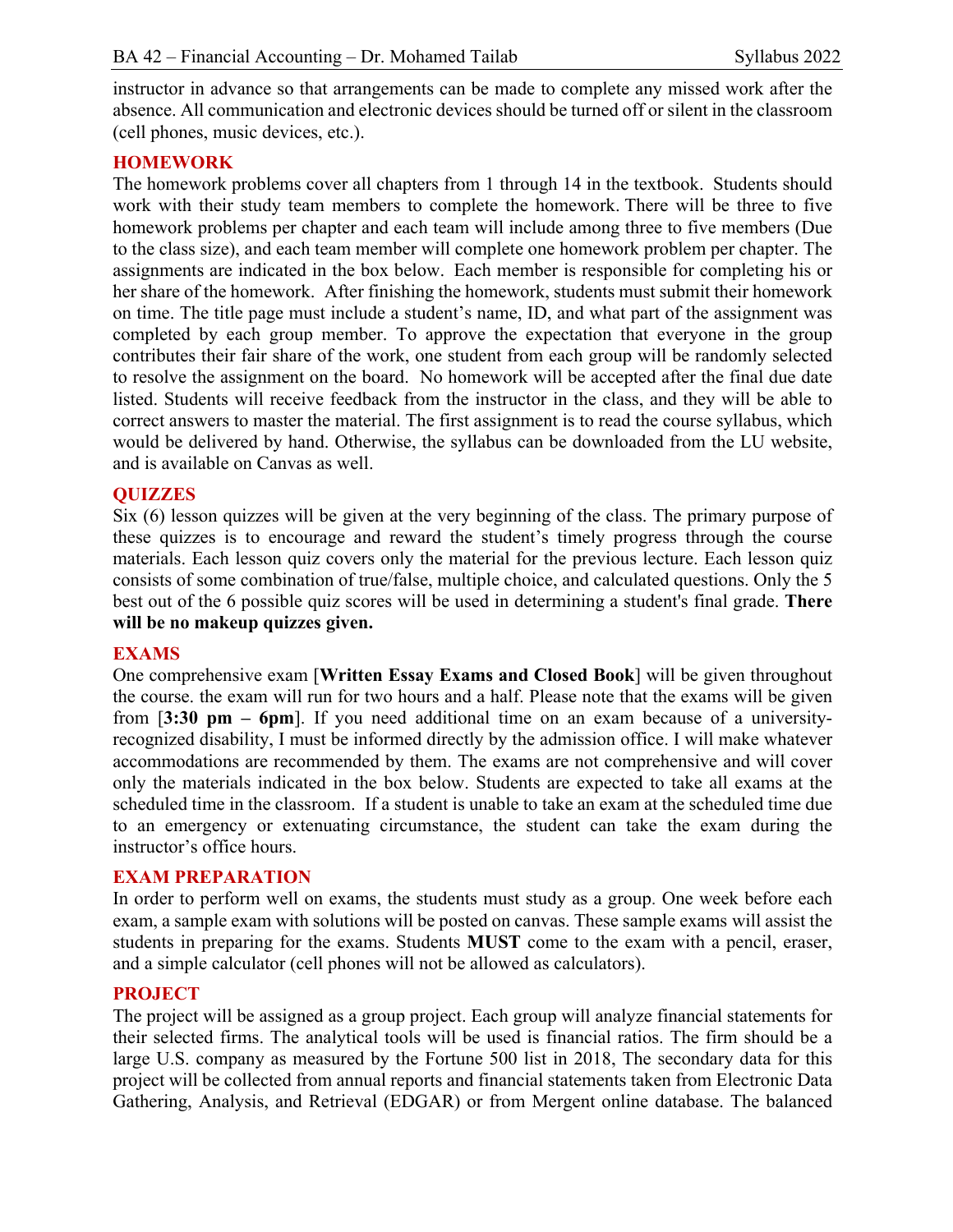panel data should be for five years. To neutralize the effect of the financial crisis, do not include 2008 and 2009. Students will be expected to make use of the library and its resources for this project. LU Library is offering two workshops related to this project: (Introduction to Library Resources, and San Francisco Library Tour). So, students are encouraged to attend these workshops to learn how to access to online resources.

### **CHEATING AND PLAGIARISM**

Cheating is the actual or attempted practice of fraudulent or deceptive acts for the purpose of improving one's grade or obtaining course credit. Acts of cheating include, but are not limited to, the following: (a) plagiarism; (b) copying or attempting to copy from others during an examination or on an assignment; (c) communicating test information with another person during an examination; (d) allowing others to do an assignment or portion of an assignment; (e) using a commercial term paper service. Penalties for cheating and plagiarism range from a 0 or F on an assignment, through an F for the course, to expulsion from the university. Anyone caught cheating or plagiarizing will receive a zero (0) on the exam or assignment, and the instructor may report the incident to the Dean of Students, who may place related documentation in a file. Repeated acts of cheating may result in an F in the course and/or disciplinary action.

#### **ACADEMIC HONESTY**

In the advancement of knowledge requires that all students and instructors respect the integrity of one another's work and recognize the important of acknowledging and safeguarding intellectual property. Accordingly, Lincoln expects the highest standards of honesty and integrity from all members of the academic community. As a student, you must know that all forms of cheating, falsification, and plagiarism are against the rules of this course and of Lincoln University. It is your responsibility for asking the instructor for clarification, if you are not sure of what constitutes academic dishonesty are.

#### **DISCUSSION AND PARTICIPATION**

Participation includes preparing for class, completing assignments on time, engaging in class discussions and team presentations and homework explanations. Students are expected to be prepared for and participate in each week. You would lose some participation points if you were absent without informing the instructor, and if your behavior in the class obstructs other students to learn by leaving and returning to class while it is in session.

### **EXTRA HELP**

If you find the course material challenging, please see me anytime. So, I can help you by clarifying lecture material. Additionally, do not wait to see me, if you are struggling.

#### **METHODS OF INSTRUCTION**

The instructor will conduct the course by giving lectures, facilitating solutions to in-class exercises and conducting discussions to encourage class participation by students. Students must read each chapter before class according to the tentative schedule provided (see below), and they are responsible to ask questions and request clarifications during the class session. The PowerPoint slides are designed to give students a head start in learning course materials, but they are not intended to substitute.

#### **SELF-ASSESSMENT**

To evaluate student performance, indirect measures of student learning will be done at the end of the semester by distributing a Self-Assessment Questionnaire (SAQ). Through this selfassessment, students will get a chance to think about their own progress and find ways to change,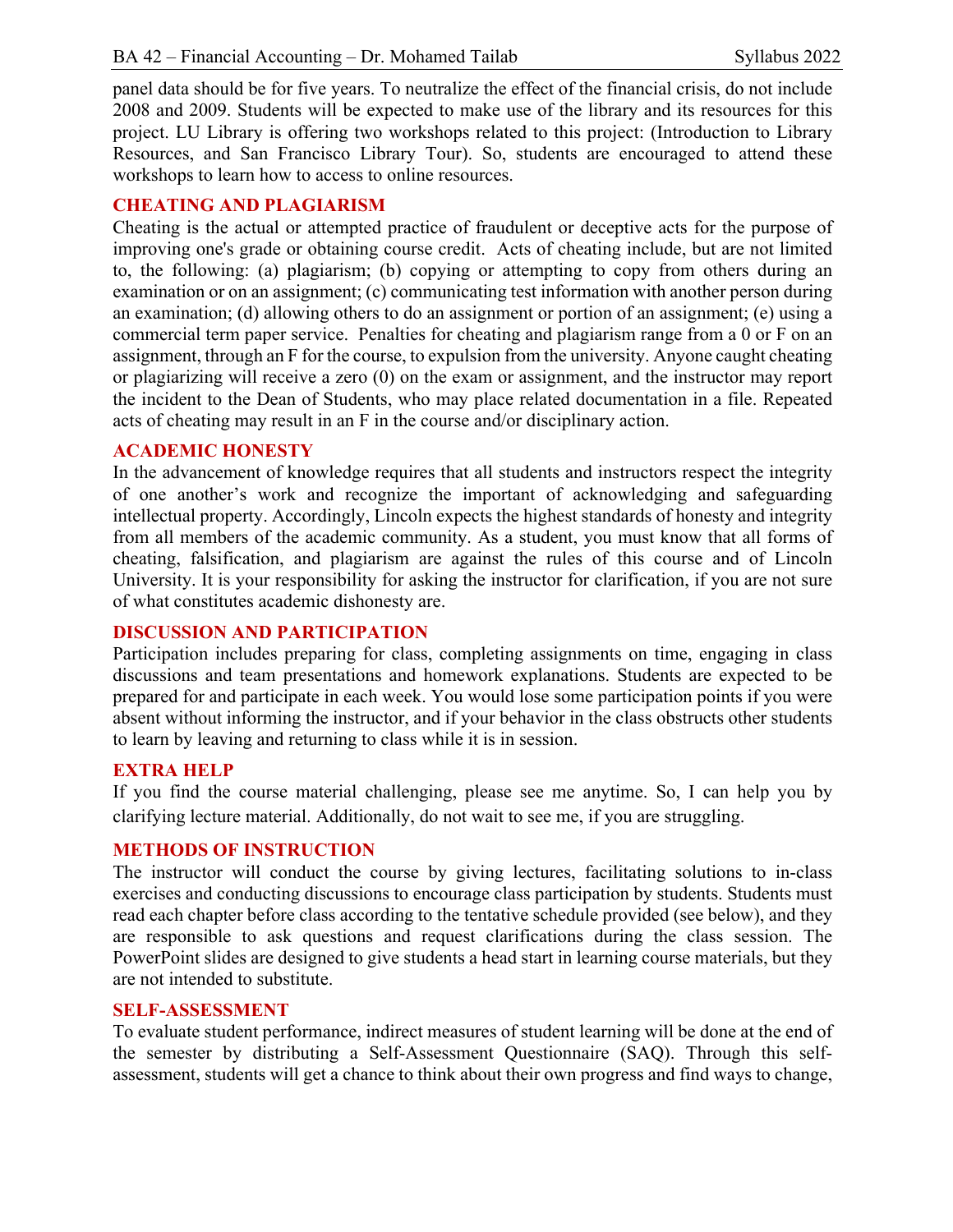adapt or improve it. However, as for the instructor, this SAQ will be utilized as a vehicle for giving feedback on learning abilities.

### **E-MAIL AND CANVAS**

E-mail and Canvas are required for this course. E-mail is the best way to contact the instructor. E-mails are generally answered within 24 hours during the week. If you do not hear from me within that time, please contact me again. Students are required to use their university e-mail for correspondence and are responsible for checking their account daily for correspondence from the lecturer.

### **WORK ETHICS**

Lincoln University instructs and evaluates students on work ethics. These work ethics have been identified and defined as essential for student success: appearance, attendance, attitude, character, communication, cooperation, organizational skills, productivity, respect, and teamwork. So, Lincoln University' students are expected to adhere to the highest standards of these 10 character traits in their behavior as well as their coursework.

### **RECOMMENDATION LETTERS**

Students are eligible to apply for a Board Trustees Scholarship. This scholarship is awarded from funds provided by the University. The instructor gives only two recommendation letters one week before the semester ends. The best candidates should match the work ethics.

## **EARLY COURSE PERFORMANCE**

The instructor uses Early Warning Form to advise students if they are not performing to his stratification for the course. Students who perform poorly on the midterm examination will be the subject of this form. This Form emphasizes that my concern is on learning the material-not just the grade. To be complete, you and the instructor should each sign the form (It is not mandatory). This will help ensure there can be no misunderstanding.

| Week           |                |         | <b>Activities</b>                                             |       |
|----------------|----------------|---------|---------------------------------------------------------------|-------|
| 1              |                |         | Introduction to the course (Syllabus)                         |       |
|                |                |         | Accounting: The Language of Business                          | Ch.1  |
|                | $\overline{2}$ |         | <b>Analyzing Business Transactions</b>                        | Ch.2  |
| $\overline{2}$ | 3              |         | Analyzing Business Transactions Using T Accounts              | Ch.3  |
|                | $\overline{4}$ |         | The General Journal and the General Ledger                    | Ch.4  |
|                | 5              |         | Adjustments and the Worksheet                                 | Ch.5  |
| 3              | 6              |         | Closing Entries and the Post-closing Trial Balance            | Ch.6  |
|                | 7              |         | Accounting for Sales, Accounts Receivable, and Cash Receipts  | Ch.7  |
| $\overline{4}$ | 8              |         | Accounting for Purchases, Accounts Payable, and Cash Payments | Ch.8  |
| 5              | 9              | Cash    |                                                               | Ch.9  |
|                | 10             |         | Payroll Computations, Records, and Payment                    | Ch.10 |
| 6              | 11             |         | Payroll Taxes, Deposits, and Reports                          | Ch.11 |
|                | 12             |         | Accruals, Deferrals, and the Worksheet                        | Ch.12 |
| 7              | 13             |         | <b>Financial Statements and Closing Procedure</b>             | Ch.13 |
|                |                | July 28 | <b>Final Exam</b>                                             |       |

## **COURSE SCHEDULE**

## **About the instructor**

**Mohamed Tailab** is an Assistant Professor of Business Administration, Finance, and Accounting at Lincoln University. He received both his BS and MS (Accounting) from Al-Jabal Al-Gharbi University (Libya), and his DBA (Business Administration: Finance and Investment) from Lincoln